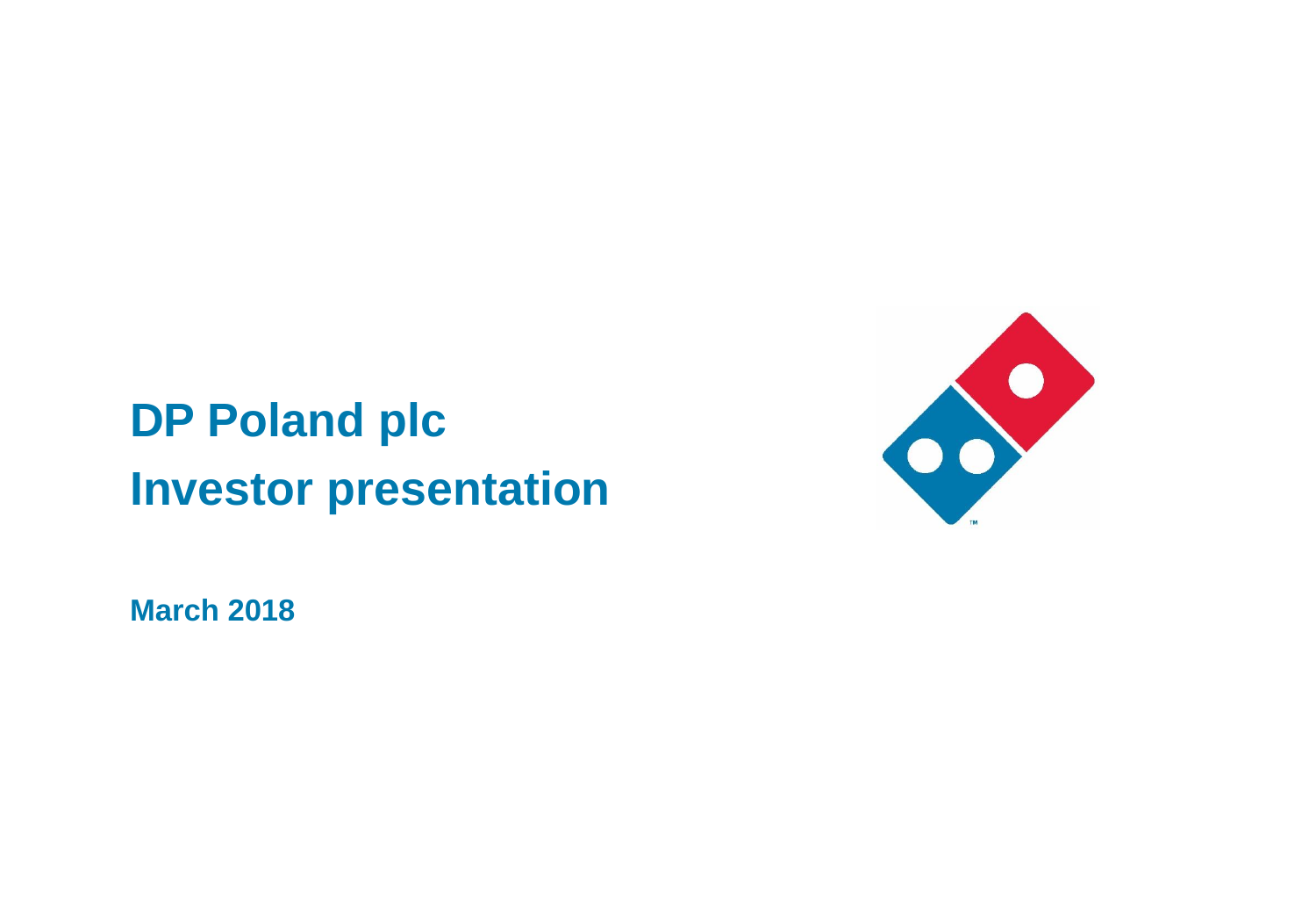



#### **Highlights of store performance 2017 vs 2016**

- System Sales +51%
- les<br>. **Bidge 1** System Sales like-for-like +17% on the back of 27% in 2016, 49% compound over 2 years
- 21 consecutive quarters of double digit like-for-like growth, Q4 2017
- **Pressures on margin** 
	- food and labour
	- price promotion
- **· Increased competitive activity** 
	- marketing spend
	- expansion
	- delivery aggregators and traditional delivery

But:

- The Domino's proposition is highly competitive: product x service x value
- Stores outperforming expectations at 6+ years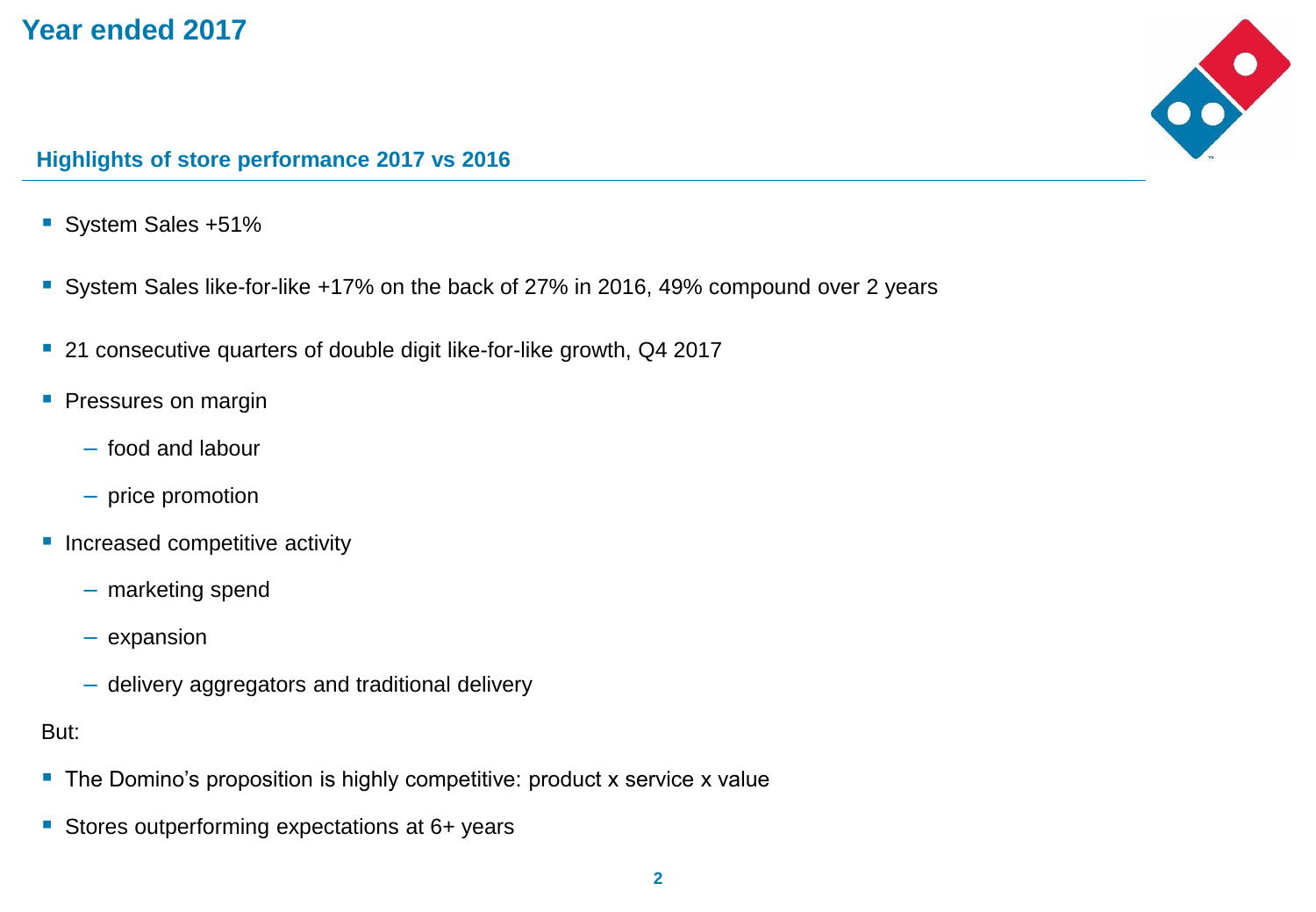

#### **Maturity profile of store estate 31 December 2017**

■ The most mature stores are outperforming original expectations



53 stores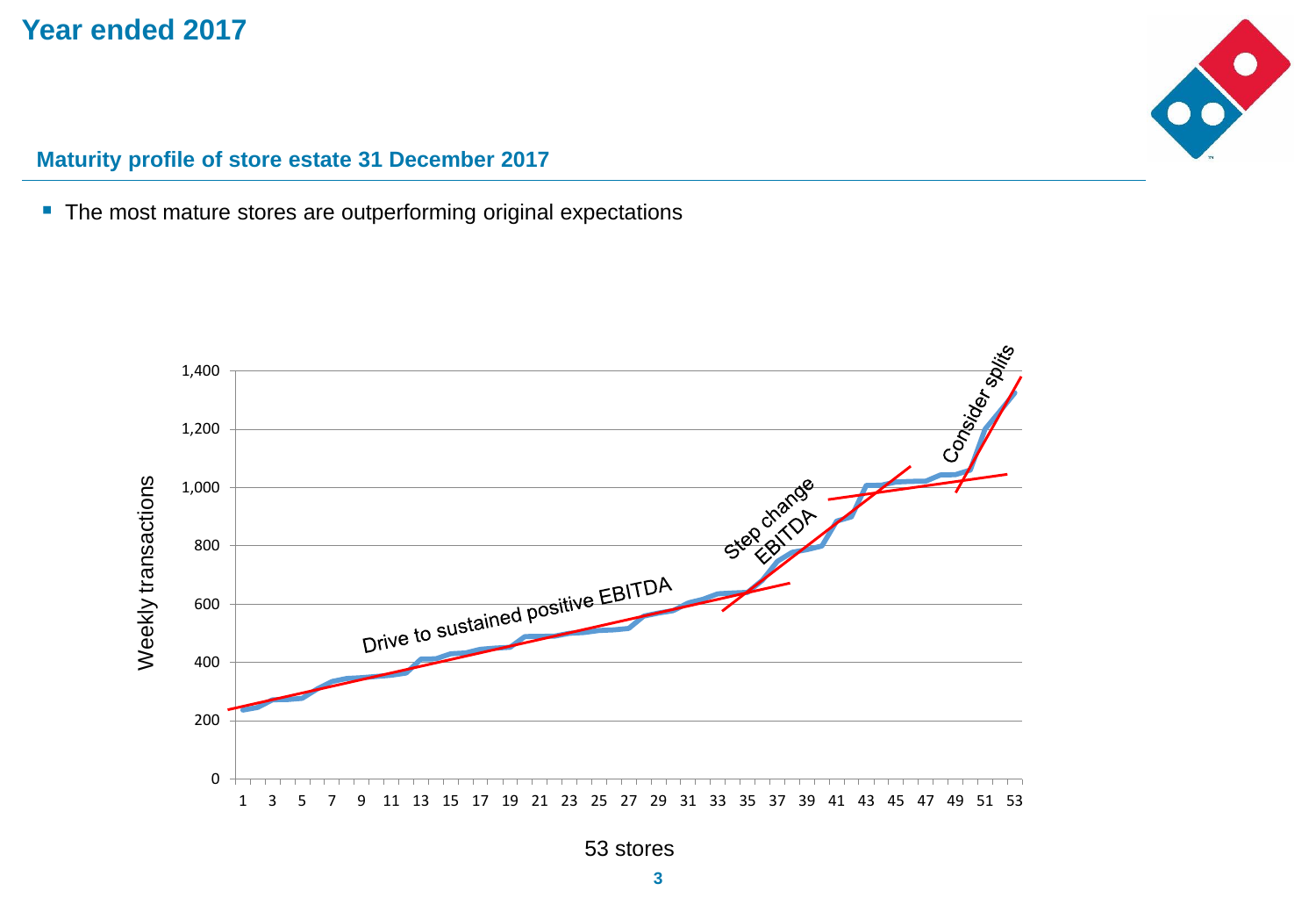## **Building momentum**



### **Store openings**

#### Stores

- pe<br>. ■ 19 stores opened in 2017
	- 15 corporate and 4 sub-franchised
- Actual ■ 2 stores opened to-date 2018
- Up to 70 stores targeted YE 2018
- More splits in 2018
- 14 towns and cities added in 2017
	- from 10 to 24 YE 2017
- 25 towns and cities to-date, March 2018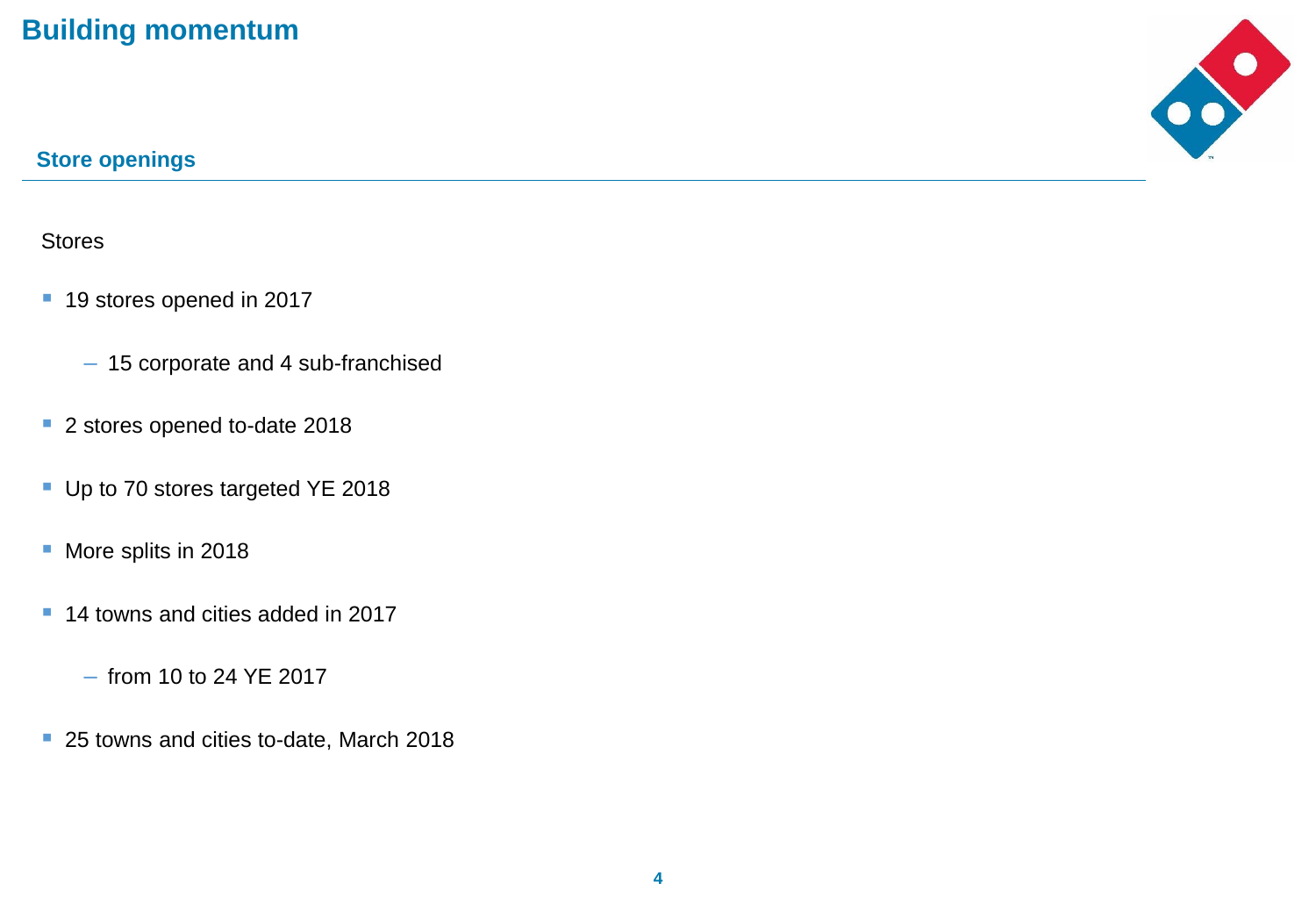## **Average Weekly Orders**

*10 stores, each 5+ years old*



### **Year on year comparison like-for-like stores**

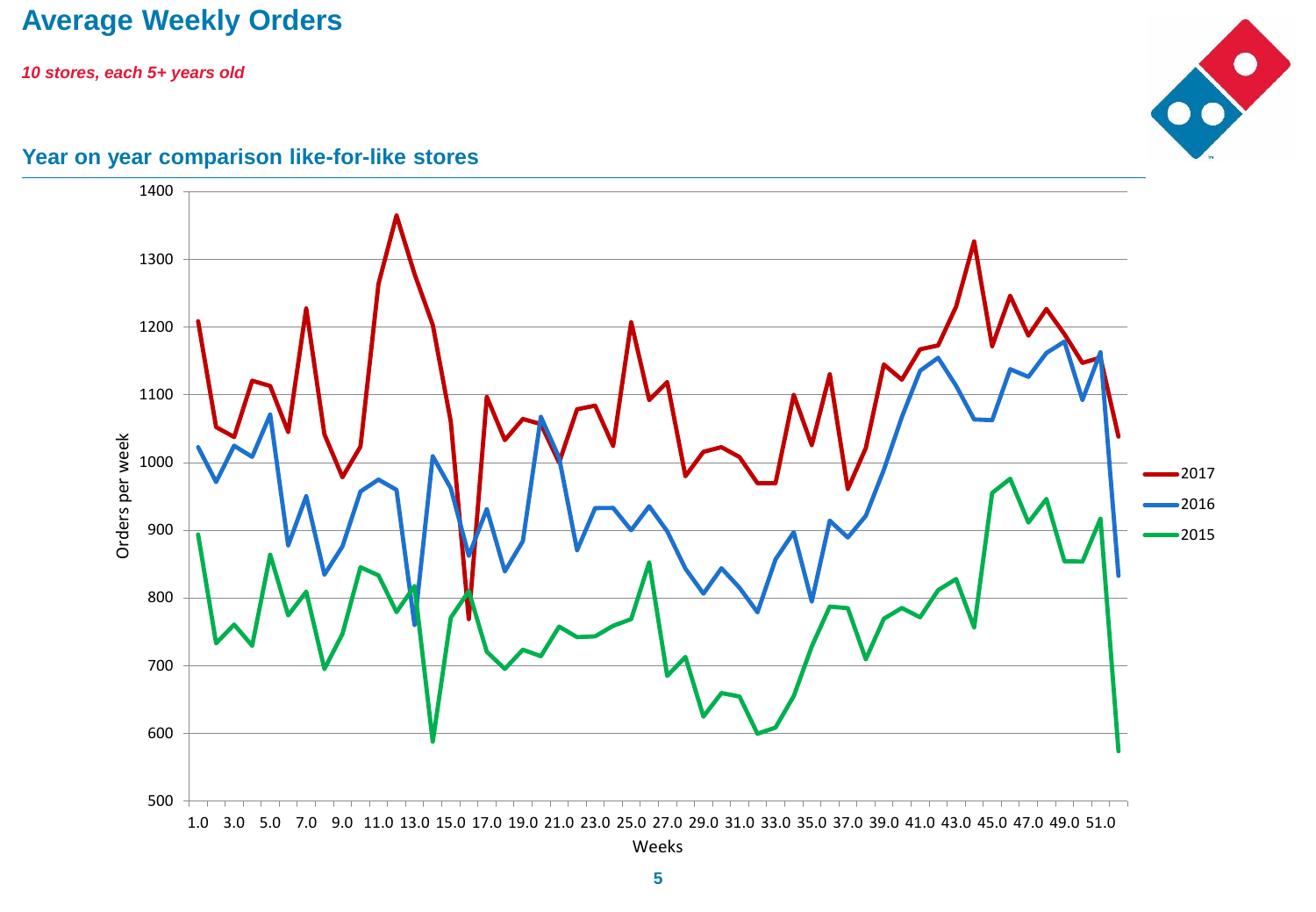## **Delivery sales made online**

*10 stores, each 5+ years old*



#### **Year on year comparison like-for-like stores**

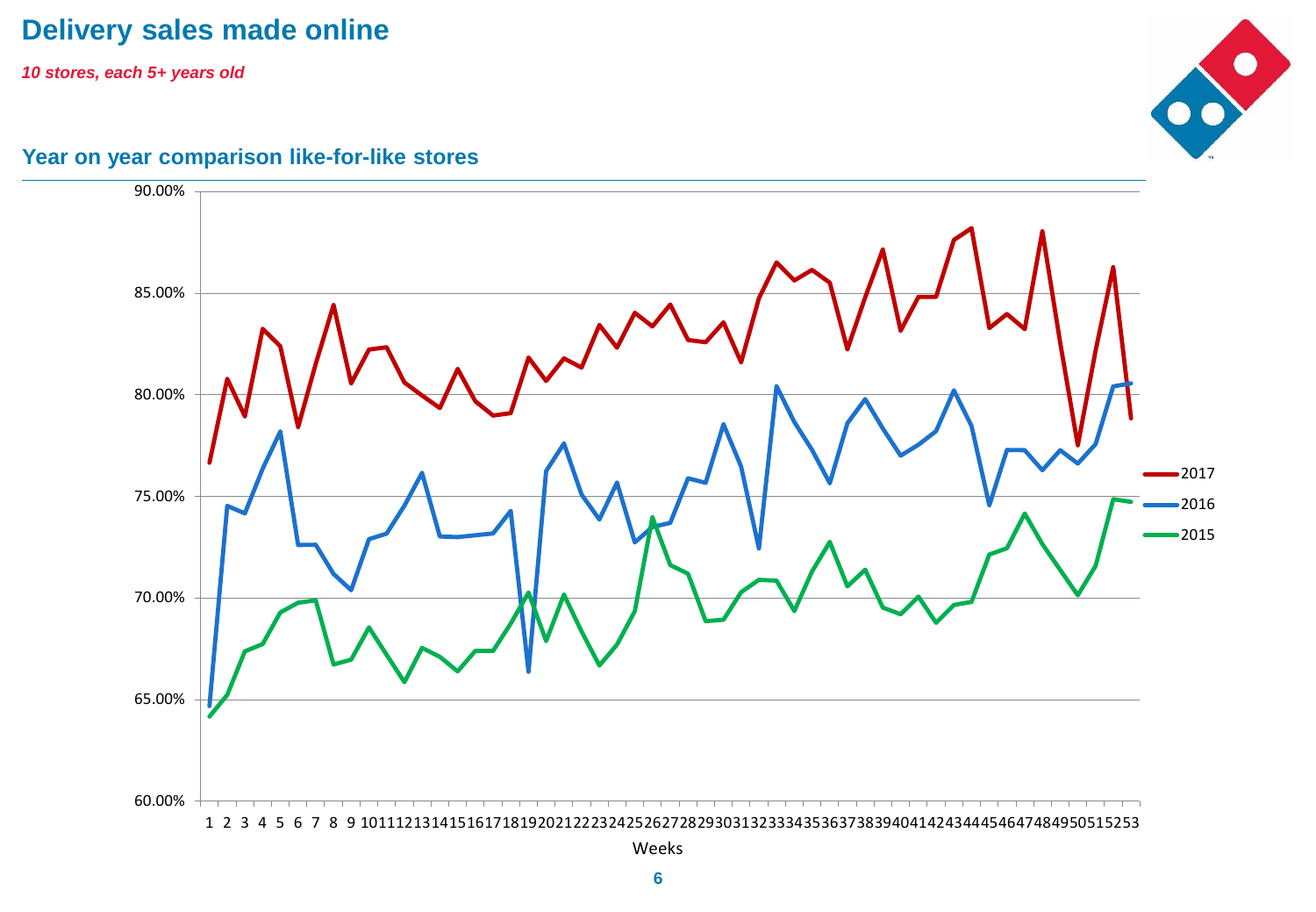## **System Sales growth**

*Corporate and sub-franchised store sales*



#### **Incremental sales year-on-year**

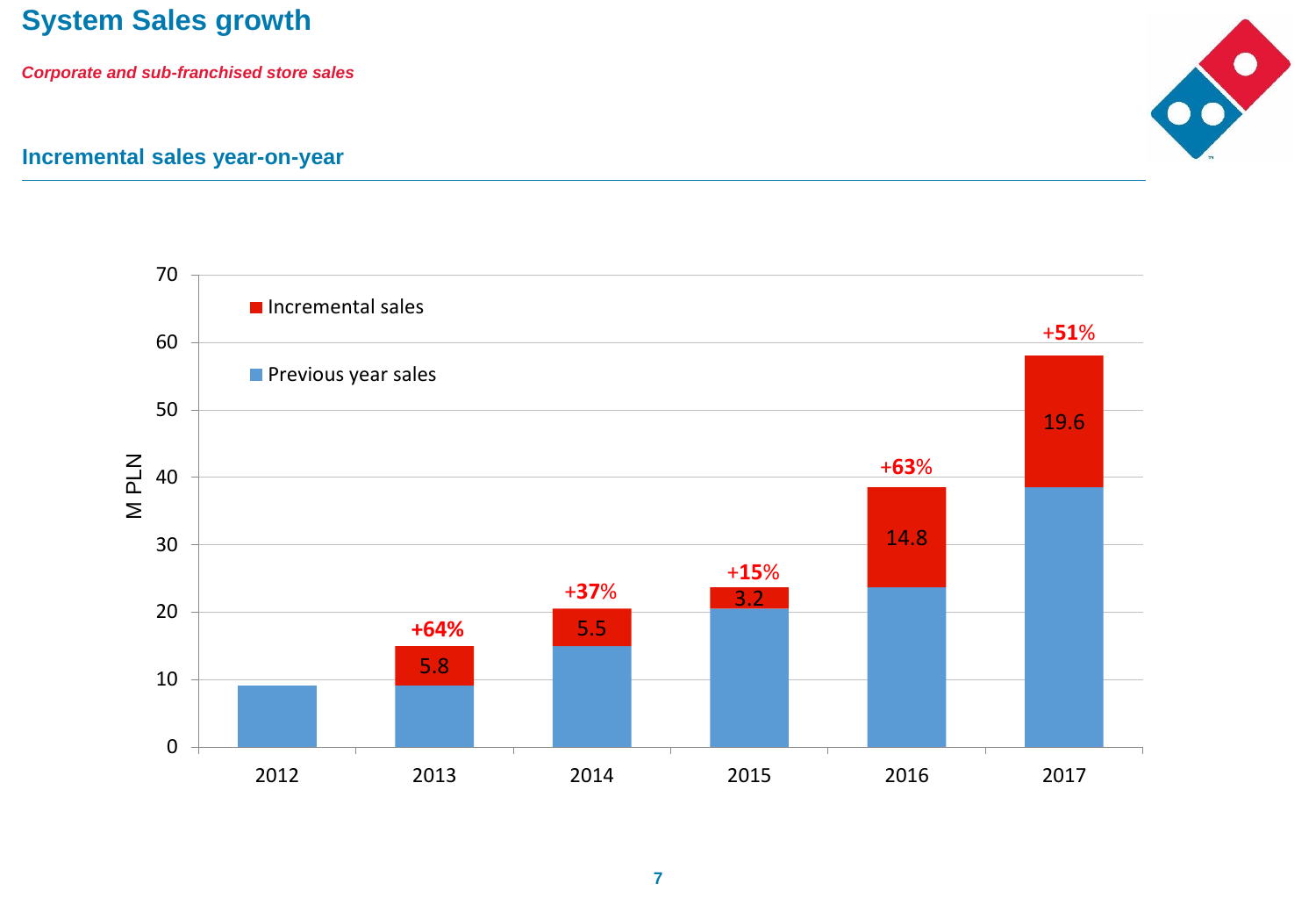

#### **Highlights of commissary performance 2017 vs 2016**

- Growing commissary gross profit +81% 2017 on 2016
	- rowing commissary gross pront <del>+</del>o<br>— function of System Sales growth
	- $-$  sales royalties, food and non-food sales
	- NB focus on sub-franchisee profitability
- Second commissary commissioned in August 2017
	- smooth operation
	- reduced distribution costs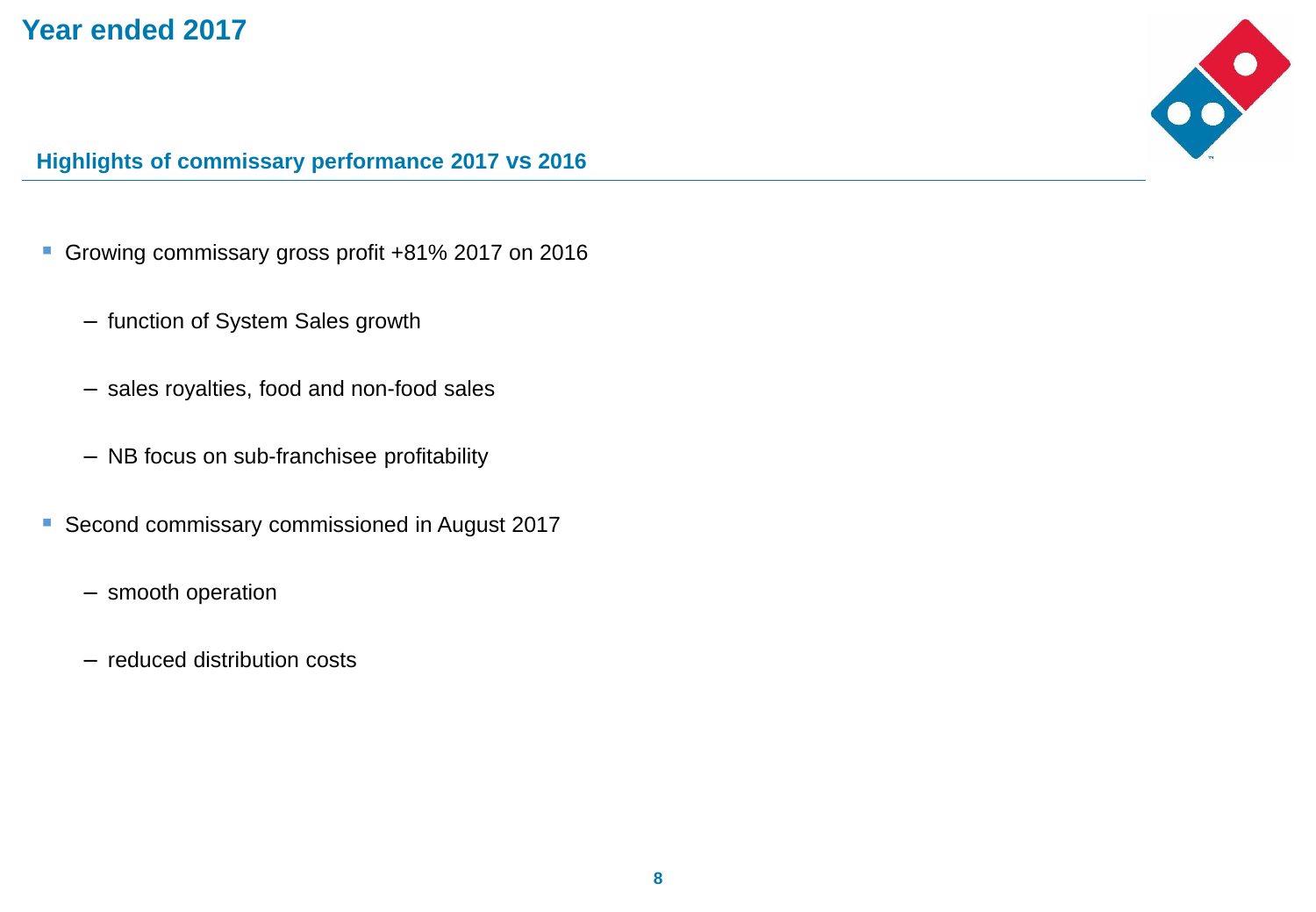## **Store and commissary available profit growth**

*All stores*

#### **Available profit as a percentage of System Sales**





**9**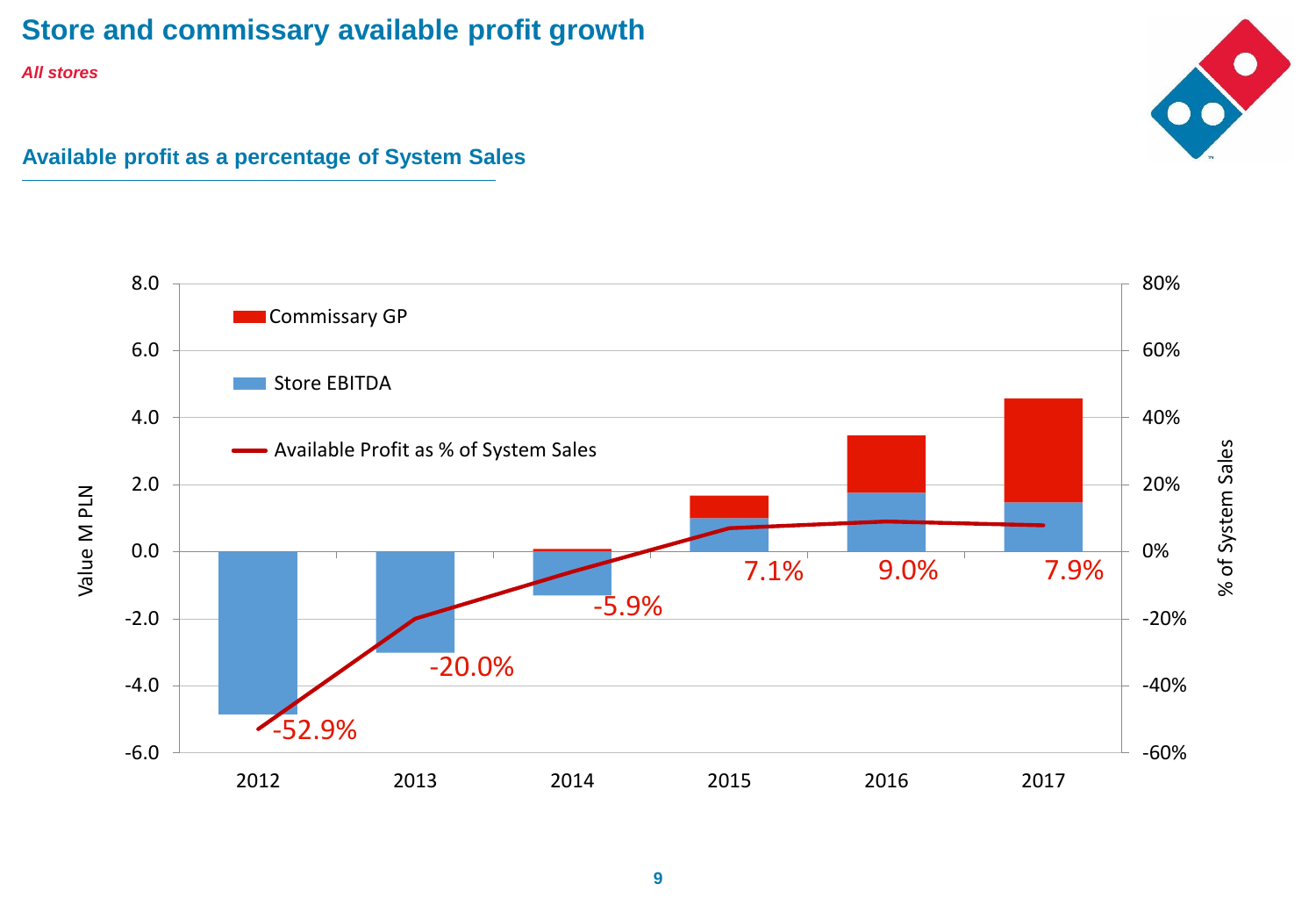## **Financials**



#### **Strong sales performance**

- System sales up 51%
- **E** Strong like-for-like performance, 49% compound over 2 years
- Continued growth in % online

|                                      | 2017   | 2016                  | <b>Change</b><br>$\frac{9}{6}$ |
|--------------------------------------|--------|-----------------------|--------------------------------|
| <b>System sales PLN</b>              |        | 58,082,060 38,531,225 | $+51%$                         |
| L-F-L system sales                   | $+17%$ | $+27%$                |                                |
| L-F-L system order count             | $+16%$ | $+24%$                |                                |
| Delivery system sales ordered online | $+75%$ | $+71%$                |                                |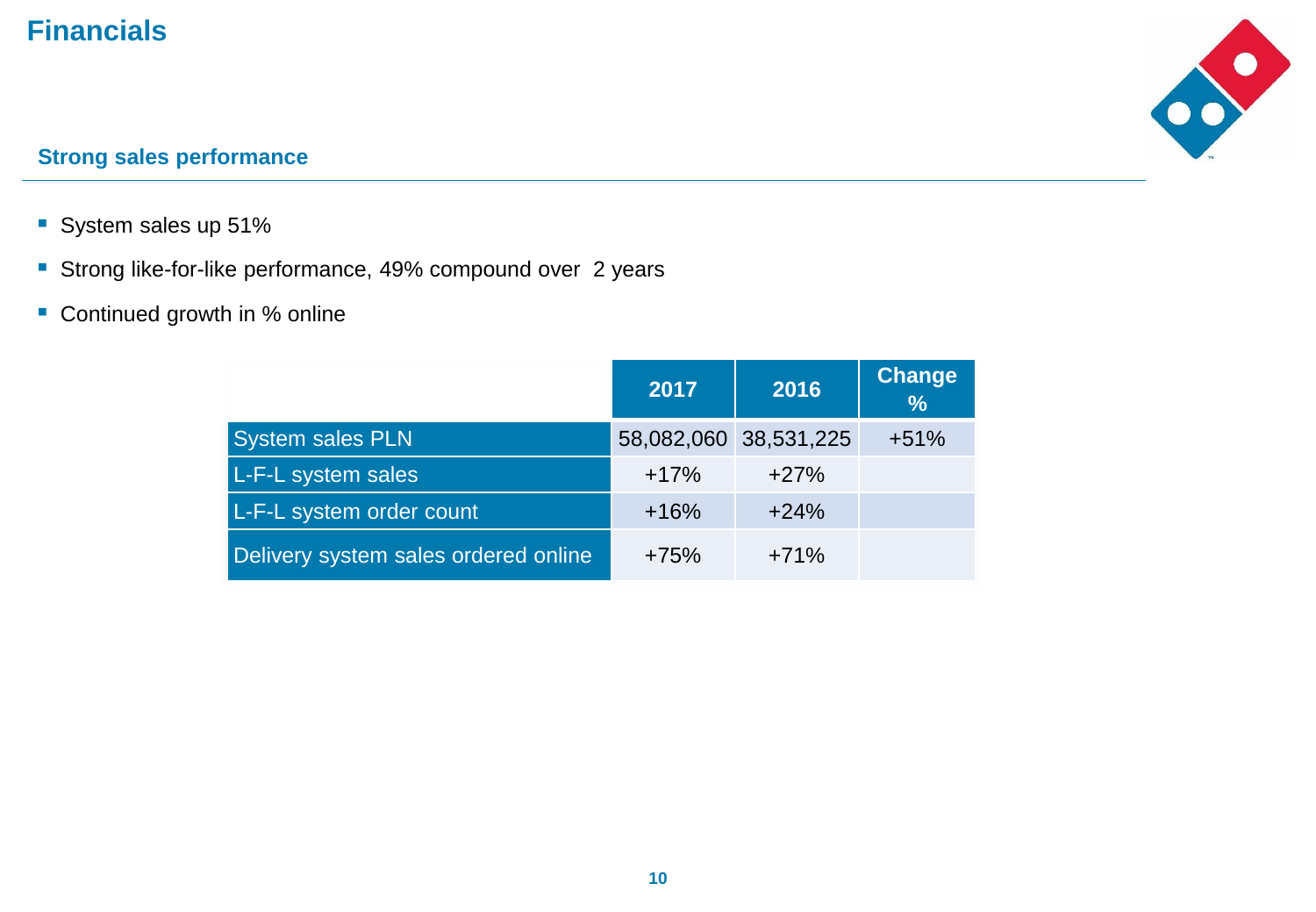## **Financials**



#### **Group performance 2017 on 2016**

- Strong growth in Group Revenue
- Group EBITDA loss increases
	- 15 new corporate stores
	- cost pressures
	- promotional pricing

#### **Constant exchange rate of PLN 4.86: £1**

| <b>Group Revenue &amp; EBITDA</b> | 2017        | 2016        | Change % |
|-----------------------------------|-------------|-------------|----------|
| <b>Revenue PLN</b>                | 50,425,616  | 40,346,077  | $+25%$   |
| Revenue £                         | 10,3377,777 | 8,303,370   | $+25%$   |
| <b>Group EBITDA</b>               | (1,784,677) | (1,680,364) | -6%      |

#### **Actual average exchange rates for 2017 and 2016**

| <b>Group Revenue &amp; EBITDA</b> | 2017        | 2016        | Change % |
|-----------------------------------|-------------|-------------|----------|
| <b>Revenue PLN</b>                | 50,425,616  | 40,346,077  | $+25%$   |
| Revenue                           | 10,3377,777 | 7,556,718   | $+37%$   |
| <b>Group EBITDA</b>               | (1,784,677) | (1,579,565) | $-13%$   |

#### **Actual average exchange rates for 2017 and 2016**

| Group Loss for the period | 2017        | 2016        | Change % |
|---------------------------|-------------|-------------|----------|
| Group loss for the period | (2,634,519) | (2,493,401) | -6%      |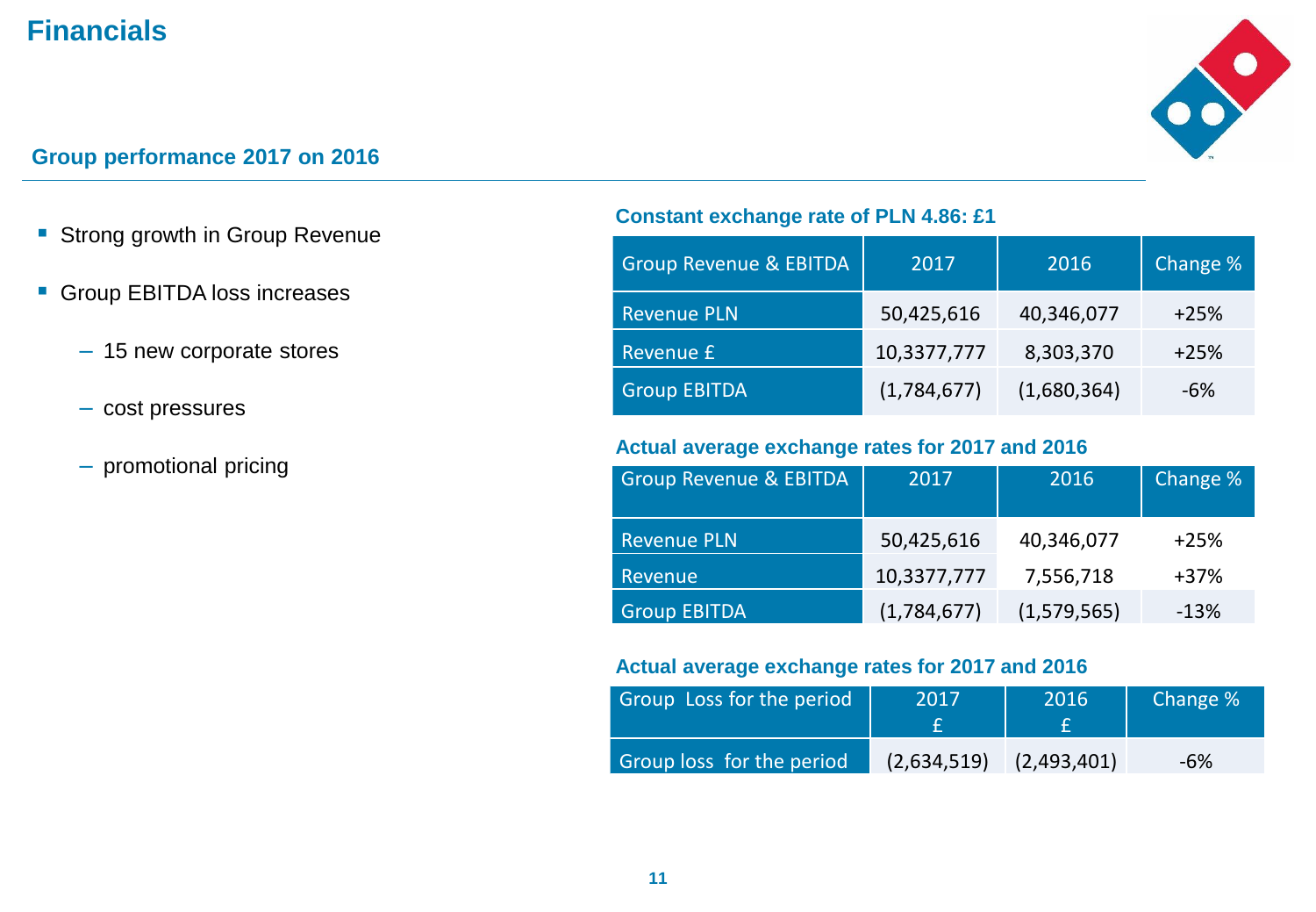## **Financials**



31 December 2017

#### **Cash position**

- June fund raising of £5.2m gross
	- additional capital to open stores
	- additional investment in marketing and technology
- Cash consumption (£7.0m)
	- Group losses
	- store CAPEX
	- new commissary CAPEX
	- part of 2018 TV and radio campaign
	- share placing expenses
- Some 2018 costs and investments were paid in 2017 accrued for 2018
- Input VAT to be paid back in 2018 + other VAT reclaims
- **I** In total c.£1.1m in equivalent cash on top of the £4.5m cash at 31 Dec 2017 =  $\leq$ £6m
- No further equity raise anticipated to deliver 5-year roll-out plan of 145 stores by YE 2023
- Banking facility from 2019, assuming DP Polska cash positive

1 January 2017 | Cash

Cash in bank 6,308,260 (1,802,349)\* 4,505,911

movement

\* £7.0m actual, accounting for £5m net fund raising

**12**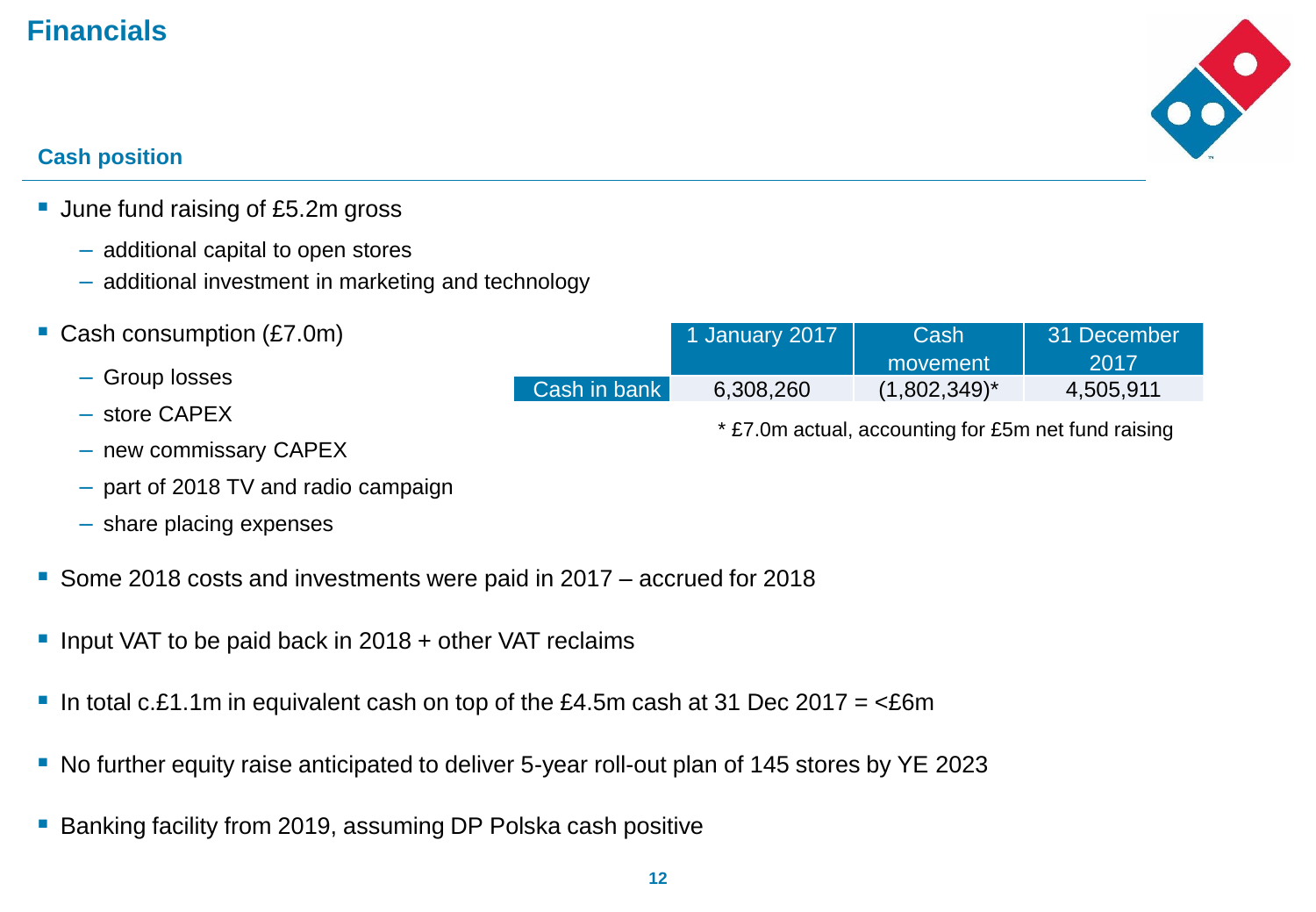

*Update on store openings*

- 56 stores to-date, March 2018
	- 30 corporately managed
	- 2 under management contract
	- 24 sub-franchised
- Domino's is now in 25 towns and cities
- Targeting up to 70 stores YE 2018

## **Store numbers Towns and cities with Domino's**





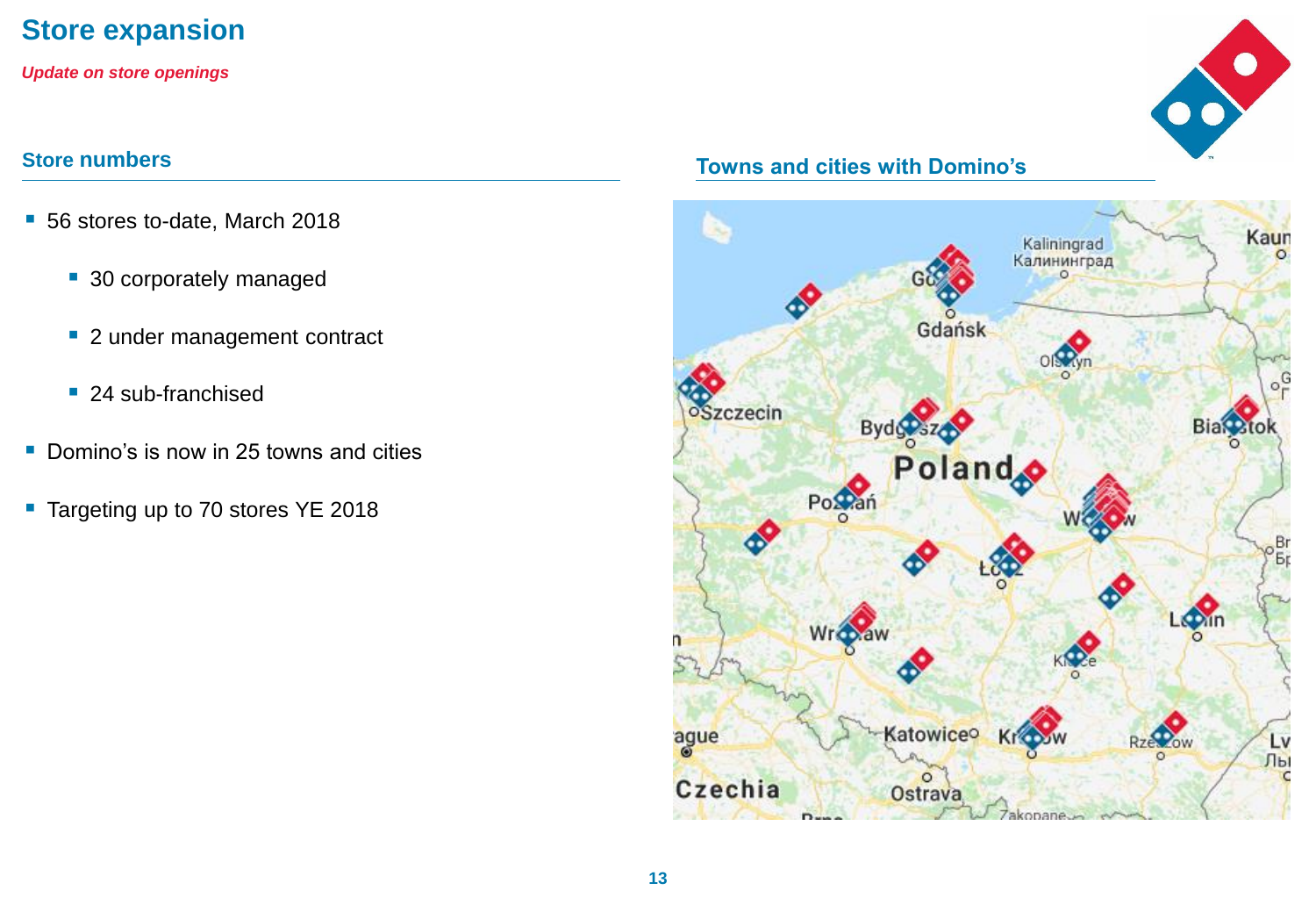## **Sub-franchisees**



### **Just under half store estate managed by sub-franchisees**

- 8 sub-franchisees operating 26 stores, 46% of total store estate
	- sub-iranchisees operating z<br>— 24 stores sub-franchised
	- 2 operated under management contract
- 4 sub-franchised stores opened in 2017
- 2 stores acquired from sub-franchisees in 2017
	- 1 expected to be sub-franchised in near future
	- 1 fits corporate store portfolio in Warsaw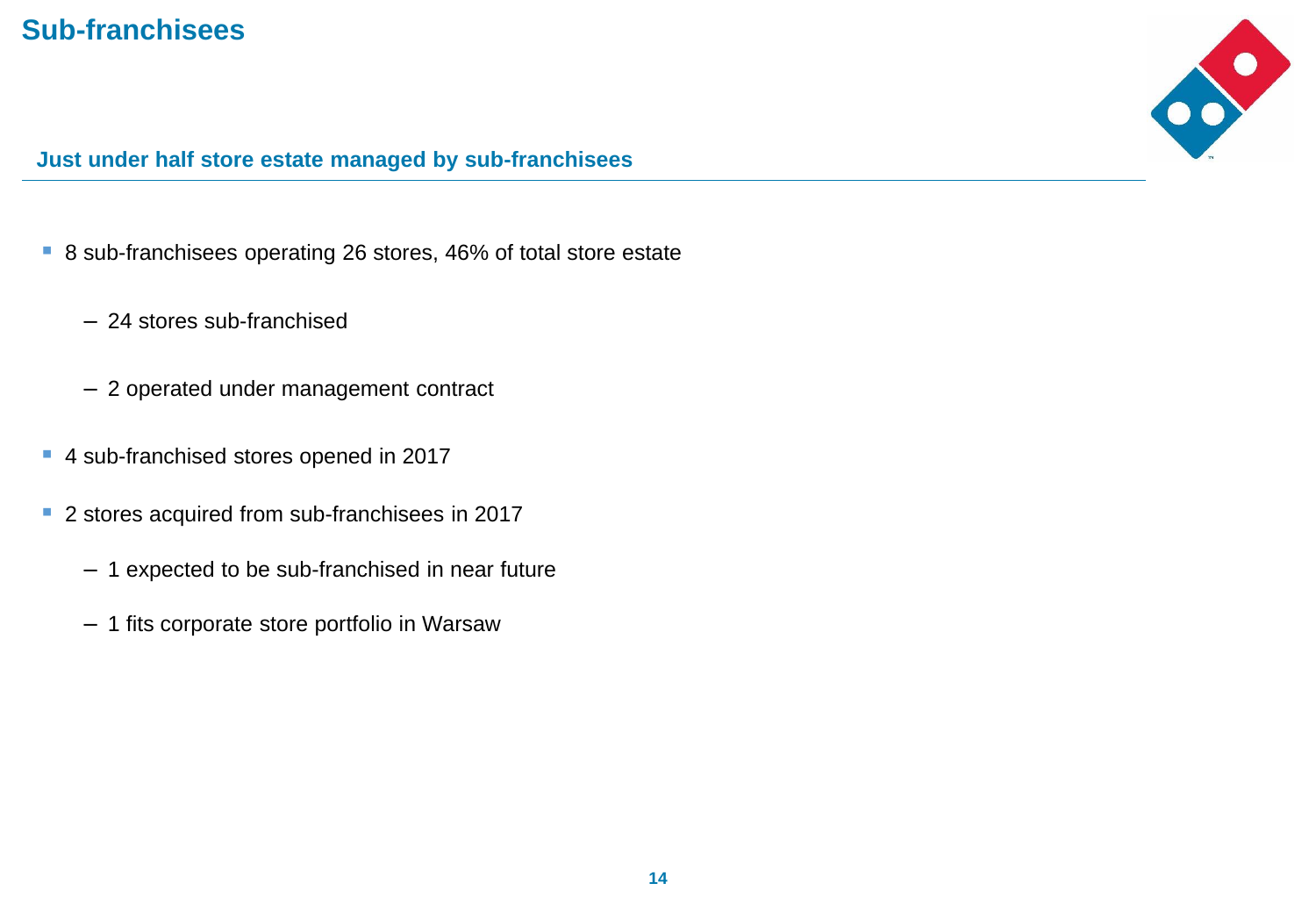## **Commissary**

- **Additional c.100 store capacity has come on stream**<br> **Example:** Capital light fit-out, albeit highest capital project to date of c.£1m
- Actual ■ Central location is reducing distribution costs
- Smooth operation
- Łódź and Warsaw commissaries provide c.150 store supply capacity





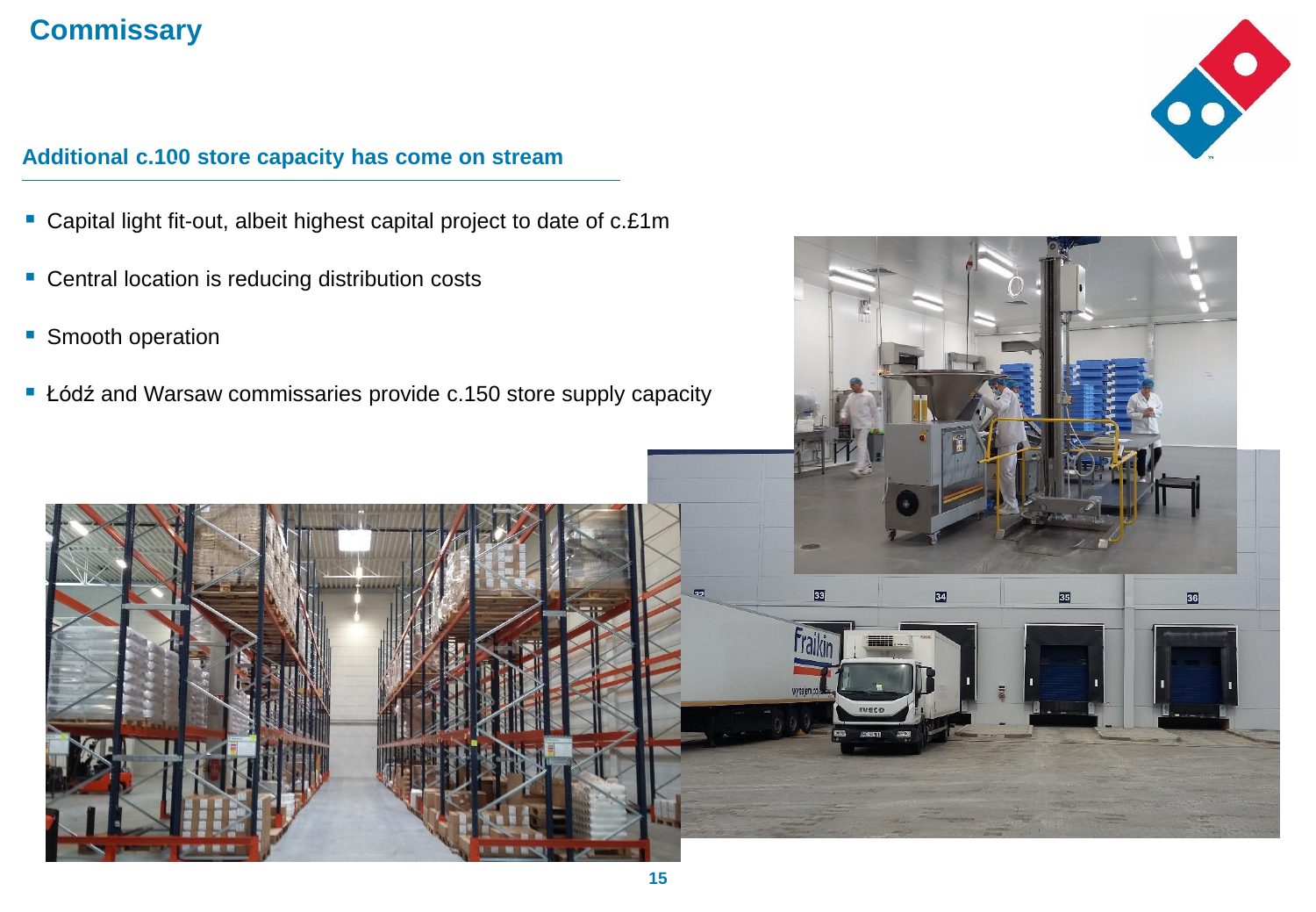## **Marketing campaigns**

### A new ordering channel and our first national TV test

- Bi-monthly campaigns
- וر<br>ً **· Importance of digital** 
	- 75% delivery sales ordered online (71% in 2016)
	- some weeks mature stores achieve 90%+
- Launch of Domino's Bot
	- new ordering channel using AI
	- FB Messenger popular with 18-24s
- National television test in January and February 2018
	- 2 x 2 week campaigns
	- 30-40% like-for-like growth in System Sales